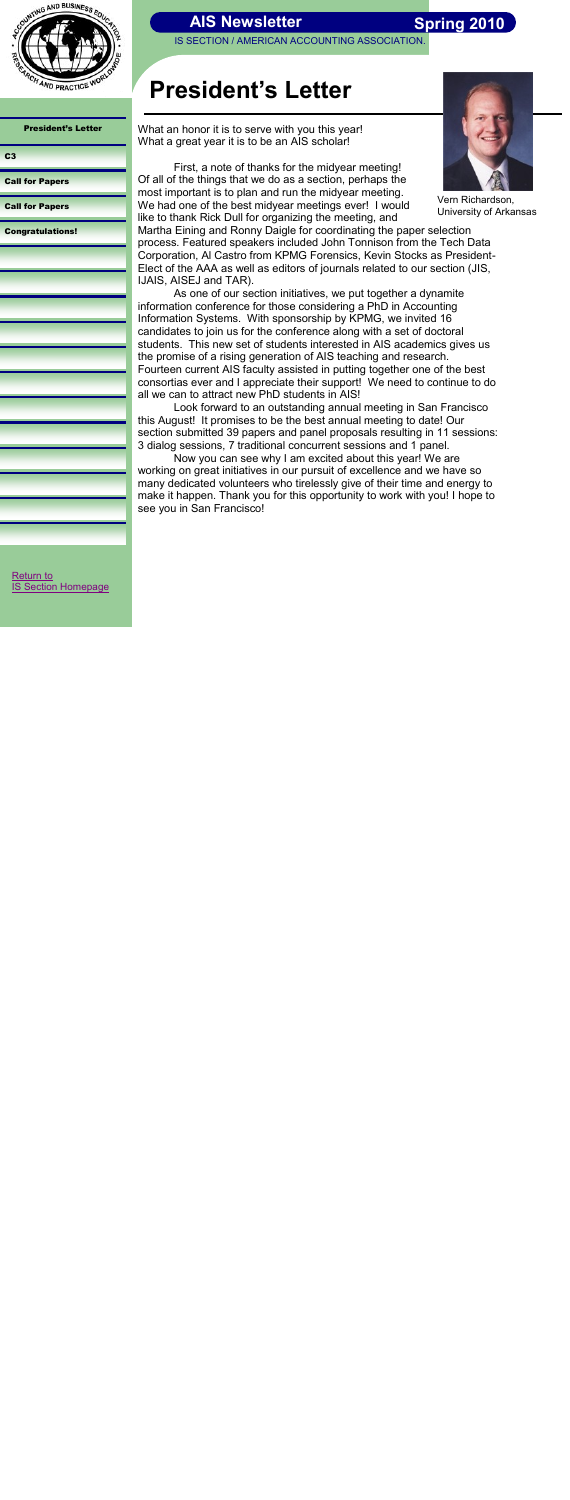

| <b>President's Letter</b>          |
|------------------------------------|
| c <sub>3</sub><br>--               |
| <b>Call for Papers</b><br>a.       |
| <b>Call for Papers</b>             |
| <b>Congratulations!</b><br>__<br>- |
|                                    |
|                                    |
|                                    |
|                                    |
|                                    |
|                                    |
|                                    |
|                                    |
|                                    |
|                                    |
|                                    |
|                                    |
| Return to                          |

IS SECTION / AMERICAN ACCOUNTING ASSOCIATION.

# **2009 Volume of C3**

<span id="page-1-0"></span>[IS Section Homepage](http://aaahq.org/infosys/index.html)

The 2009 volume of C3 is now posted at AAA Commons. The direct link to C3 is<http://commons.aaahq.org/hives/6f80e59da8/summary>

The volume can be accessed by all AAA members. Also, because search terms at AAA Commons must be at least three characters, the search term "C3" will not work. However, "compendium" works perfectly. There is also a link to the volume at the homepage of the IS Section at AAA Commons.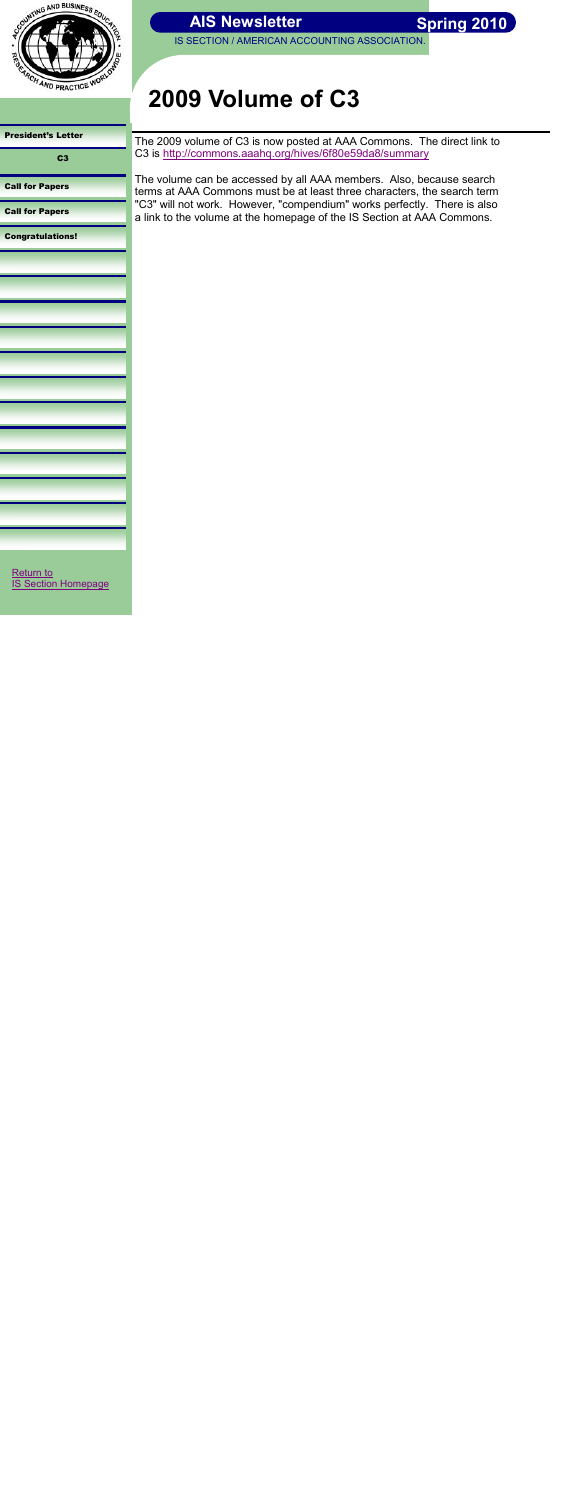

| <b>AIS Newsletter</b> |  |  |
|-----------------------|--|--|
|-----------------------|--|--|

IS SECTION / AMERICAN ACCOUNTING ASSOCIATION

| <b>President's Letter</b> |
|---------------------------|
| c <sub>3</sub>            |
| <b>Call for Papers</b>    |
| <b>Call for Papers</b>    |
| <b>Congratulations!</b>   |
|                           |
|                           |
|                           |
|                           |
|                           |
|                           |
|                           |
|                           |
|                           |
|                           |
|                           |
|                           |

# **Call for Papers**

#### **4th International Conference on Business and Sustainability Portland State University, Center for Global Leadership in Sustainability Profitable Sufficiency: Business & Planet in Balance**

The Center for Global Leadership in Sustainability at the School of Business Administration in Portland State University is pleased to announce its fourth annual International Conference on Business & Sustainability. This year's conference will be held November 3-5, 2010 in Portland, Oregon, USA. The conference will include both practitioner and academic forums.

Modern industries such as food, fashion and technology are being characterized as too fast, too disconnected and ultimately unsustainable. Advocates of this critical viewpoint are employing terms like 'sufficiency', 'slow' and 'heirloom design' to describe alternate approaches to traditional business. But what does it mean to operate a business under a paradigm characterized in these terms? Does an emerging business model of 'blended value' offer sufficient and sustainable profits? The 4th Annual International Conference on Business & Sustainability seeks to explore the concept of Profitable Sufficiency. During this two day event leading practitioners, thought-leaders and academics will share their views on how businesses, large and small, can adopt models that reconnect people to place and product to purpose, and provide value creation to employees, communities and the ecosystems they inhabit.

It will begin the evening of Wednesday, November 3rd, with registration and a wine reception followed the next day with speakers that include innovative business leaders and social entrepreneurs in sustainability from national and international organizations, culminating with an evening reception. Friday, November 5th, begins with a keynote breakfast and continues with academic paper presentations, functional area-oriented sustainability teaching workshops and speakers at Portland State University.

Again this year, several panels of instructors with experience teaching sustainability in business schools will provide guidance and materials relevant to their disciplines. These panels will provide educators interested in teaching sustainability with tools and techniques for building sustainability issues into their classes. Academic papers relating to the following topic areas are invited from academia, industry, and non-profit organizations. All disciplinary perspectives, especially multidisciplinary approaches, and research methods are welcome. A wide range of papers will be considered, including but not limited to conceptual, empirical, experimental, and case studies. A list of possible topics is available on the conference website.

[Return to](http://aaahq.org/infosys/index.html)  **[IS Section Homepage](http://aaahq.org/infosys/index.html)** 

> <span id="page-2-0"></span>**Information for Contributors** - Individuals from academia, business and government are invited to submit research papers, research abstracts, and proposals for workshops, panels, and symposia that contribute to advancing sustainability. We encourage papers that are multidisciplinary in nature. Authors may submit either 1) a research paper that will undergo a blind review by two referees or 2) a non-refereed research abstract of 300 words maximum. All submissions should be submitted following the detailed instructions provided below. Abstracts of papers accepted and presented will be published in the conference proceedings. The submission of a research paper or research abstract means that the authors certify that the research is not copyrighted and it has not been accepted for publication in a journal. Further, authors certify their intent for at least one author to register for and attend this meeting to present the paper or abstract.

> **Educational Panels**—There is growing demand for instructors who are skilled at teaching sustainability in Business Schools. We are offering several teaching panels where experienced instructors will provide guidance and advice. Authors are encouraged to submit theoretical or applied works benefiting teaching. Teaching related work may include course design topics such as delivery methods, assignments, cases, or projects. Submissions may be in the form of completed papers, extended abstracts, presentation proposals, or panel discussion proposals. Please do not submit power point slides at this stage.

#### **Submission Deadlines**

The submission deadline for refereed **research papers** is August 16, 2010. Only completed papers or 5-10 page works-in-process will be accepted for review. Papers will be subject to double-blind review. The submission deadline for non-refereed **research abstracts and teaching-related works**  is also August 16, 2010. Please send an electronic copy of the papers, abstracts or teaching-related works to Mellie Pullman at [pullman@pdx.edu.](mailto:pullman@pdx.edu) Notice of acceptance or rejection will be sent out by September 2, 2010. All presenters are expected to register for the conference. In addition, registration is required for the paper or abstract to be included in the proceedings. For further information or questions regarding this conference please go to the conference website at:

<http://www.sba.pdx.edu/sustainabilityconference10/>

#### **Portland**

Portland is one of the world's leading cities in fostering sustainable business and development. The conference will include opportunities to learn from many area and international businesses and other organizations that are integrating purposeful design for sustainability into their operations. In addition, Portland is a beautiful city, with a thriving downtown and diverse, eclectic neighborhoods. Its coffee shops, bookstores, wine bars and brewpubs provide a community feel that entrances the souls of residents and visitors. Its creative culture, innovative companies, and industry leaders provide a business vitality that supports new entrepreneurs and global enterprises.

For further information, please contact Mellie Pullman at: Center for Global Leadership in Sustainability, SBA Room 230 Portland State University P.O. Box 751 Portland, OR 97207 503.725.4768 [mpullman@pdx.edu](mailto:mpullman@pdx.edu) <http://www.sba.pdx.edu/sustainabilityconference10/>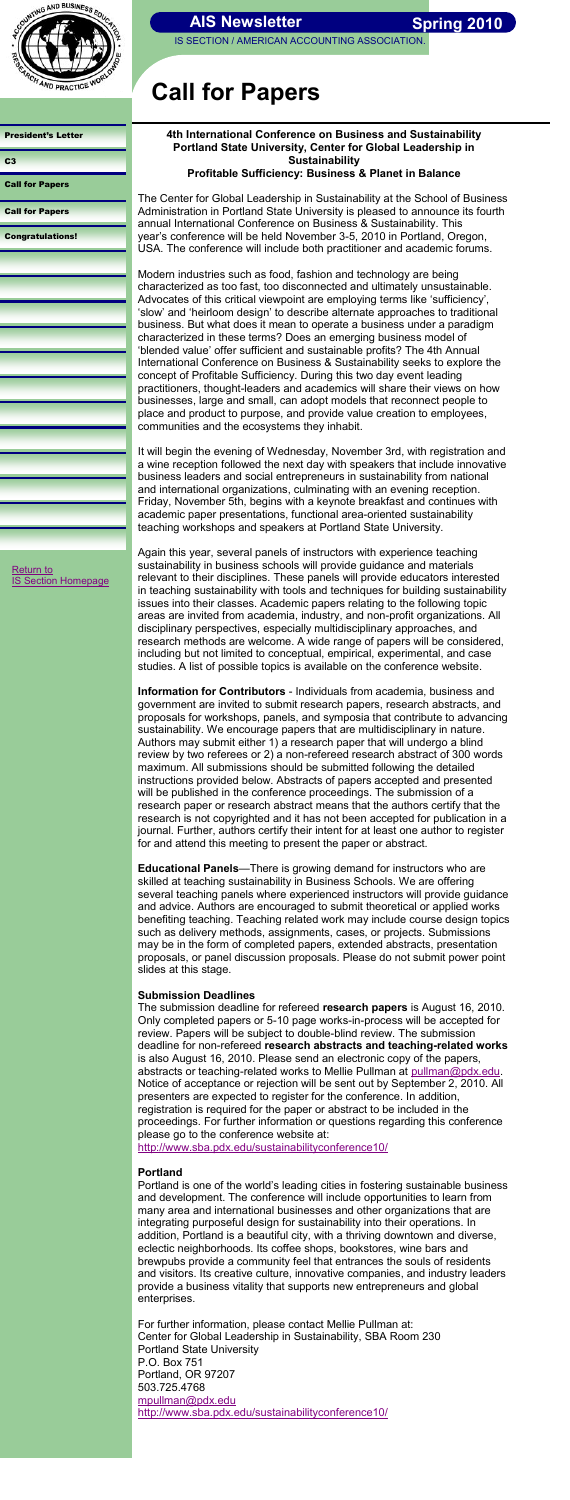

**IS SECTION / AMERICAN ACCOUNTING ASSOCIATION** 

| <b>President's Letter</b>               |
|-----------------------------------------|
| c <sub>3</sub>                          |
| <b>Call for Papers</b>                  |
| <b>Call for Papers</b>                  |
| <b>Congratulations!</b>                 |
|                                         |
|                                         |
|                                         |
|                                         |
|                                         |
|                                         |
|                                         |
|                                         |
|                                         |
|                                         |
|                                         |
|                                         |
| Return to<br><b>IS Section Homepage</b> |

# **Call for Papers**

### **10th International Conference on Electronic Business (ICEB 2010) mini-track on Regulatory and Governance Issues**

Please consider submitting papers for a mini-track on Regulatory and Governance Issues in E-Business for the 10th International Conference on Electronic Business (ICEB 2010) to be held in Shanghai, China December 1st - 4th 2010. The website for the conference is [http://](http://www.acem.sjtu.edu.cn/ICEB2010/index.html) [www.acem.sjtu.edu.cn/ICEB2010/index.html.](http://www.acem.sjtu.edu.cn/ICEB2010/index.html) The submission deadline is **July 10th**.

Given the favored venue and the well-regarded advisory council (including some of the top names in Information Systems research) this should be a nice place for AIS researchers to present their work.

Regulatory and Governance Issues in E-business systems create internal governance and external compliance opportunities for both organizations and regulating agencies. This track will explore both organizational risks and opportunities related to e-business and governance processes that can reduce those risks or leverage those opportunities. We welcome studies that look at IT governance frameworks (e.g., ITIL, CobiT, and ISO/ IEC2000); activities that can reduce organizational e-business risks; the use of compliance-related standards, tools, and processes (e.g., XBRL); and how e-business impacts organizational structure, operations, and success.

<span id="page-3-0"></span>